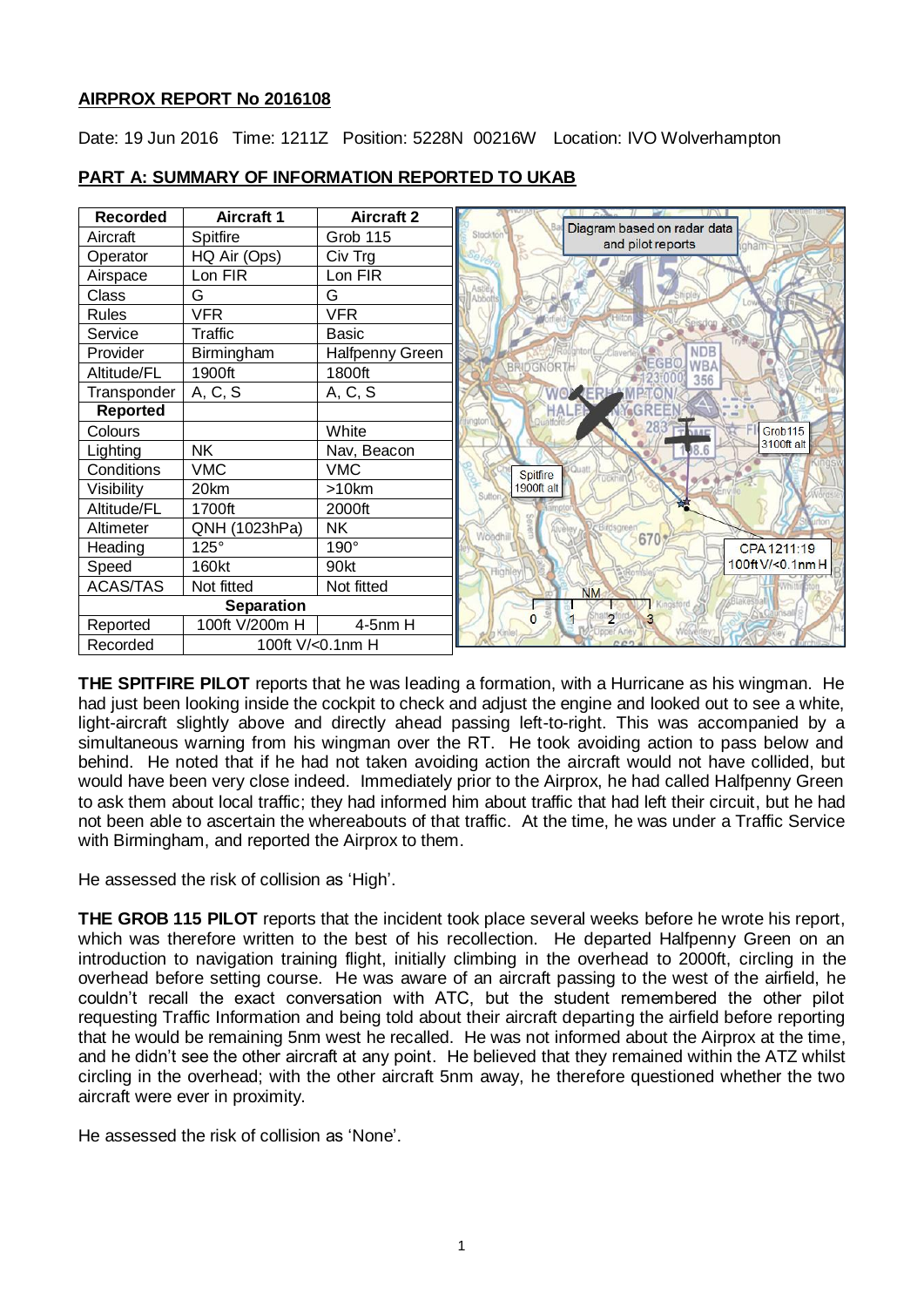**THE BIRMINGHAM CONTROLLER** reports that the Spitfire pilot made contact with Birmingham at 1210 and requested a Traffic Service. He was given a squawk, and then the controller continued to control other aircraft on frequency. Before any type of radar service was agreed, or the aircraft was identified, the Spitfire pilot declared an Airprox, at which point the controller identified the aircraft, confirmed that a Traffic Service was now being provided, and gave traffic Information on two other aircraft.

### **Factual Background**

The weather at Birmingham was recorded as follows:

EGBB 191150Z 18008KT 160V220 9999 SCT023 BKN039 17/13 Q1021=

### **Analysis and Investigation**

### **CAA ATSI**

The Spitfire (SSR code 7000/0401) was operating VFR in formation with a Hawker Hurricane in transit to Coventry Airport following an air display at RAF Cosford. At the time of the Airprox, the Spitfire had just called Birmingham Radar. Although the Spitfire pilot had requested a Traffic Service, at the time the Airprox occurred he had not yet been identified by the Birmingham Radar controller and no ATC service had been agreed.

The Grob 115 (SSR code 7000) was operating on a navigation training flight under VFR. The Grob 115 pilot reported that they climbed to 2000ft in the overhead of Halfpenny Green prior to setting course to the south-west, and that they were in receipt of a Basic Service from Halfpenny Green Information.

The Spitfire pilot made his initial call to Birmingham Radar at 1210:06 (Figure 1), at this time he was 2.7nm to the west of Halfpenny Green and was indicating altitude 1800ft. Coincident to this, the Grob115 was 1.5nm to the south-south-west of Halfpenny Green and was indicating altitude 1900ft. The horizontal distance between the two aircraft at this time was 2.6nm.



Figure 1 – Swanwick MRT at 1210:06 UTC

The Spitfire pilot advised the Birmingham Radar controller that the formation were west abeam of Wolverhampton and that they intended to route to the south of Birmingham Airport inbound to Coventry. After ascertaining that the Spitfire required a Traffic Service, the Birmingham Radar controller instructed the Spitfire to squawk 0401 with ident at 1210:36 (Figure 2). The transponder code on the Spitfire changed to the Birmingham Radar squawk at 1210:51 (Figure 3).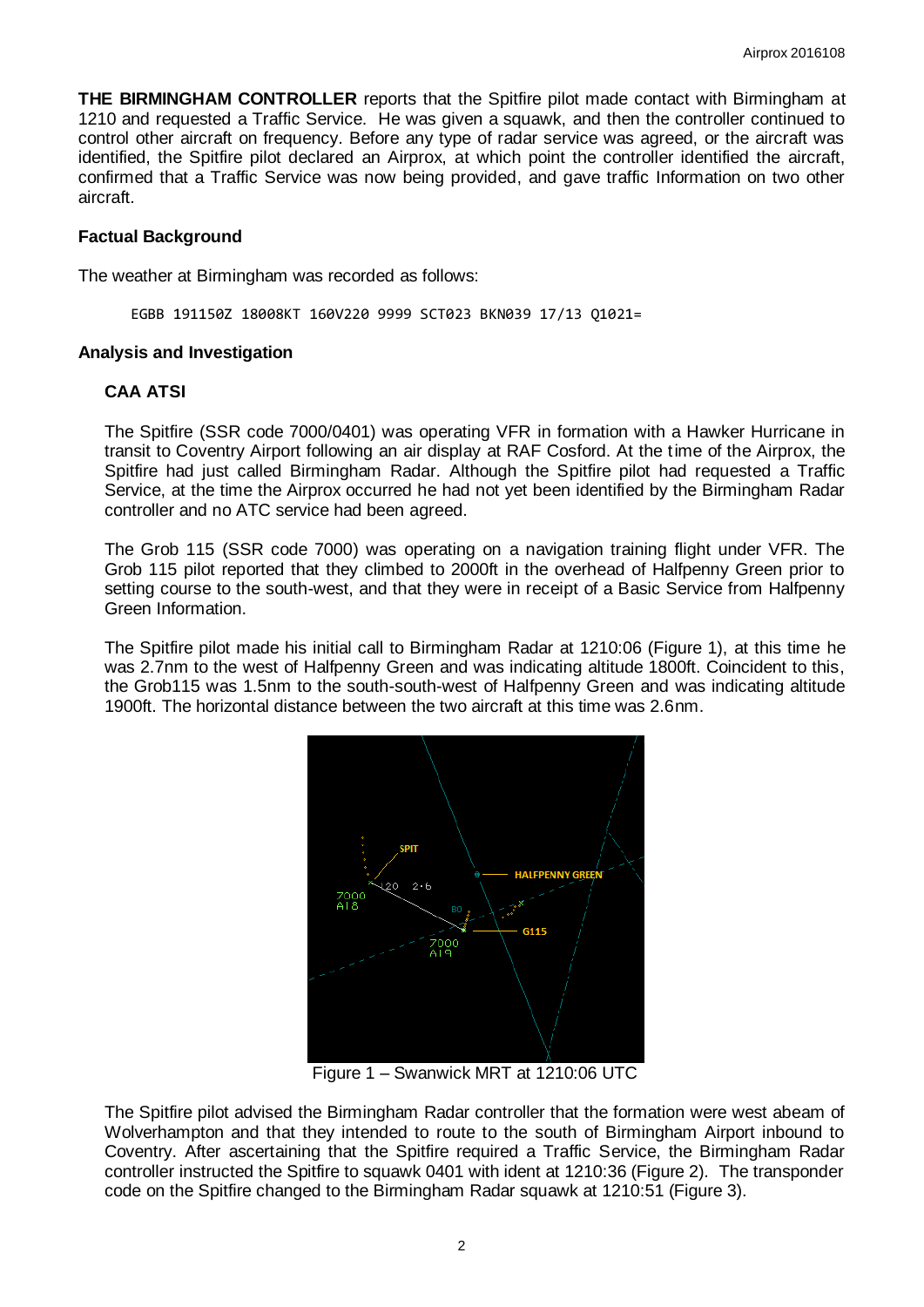

Figure 2 – Swanwick MRT at 1210:36 Figure 3 – Swanwick MRT at 1210:51

CPA occurred between 1211:19 (Figure 4) and 1211:23 (Figure 5) with a horizontal distance of less than 0.1nm and a vertical distance of 100ft.





The Birmingham Radar controller identified the Spitfire at 1211:32, and placed the aircraft under a Traffic Service, this was after CPA had occurred, and after the Spitfire pilot had reported the Airprox to Birmingham on the R/T. When the pilot reported the Airprox, he descibed the conflicting traffic as being north-westbound. At the time of the Airprox the Grob115 was south-southwestbound.

Although Halfpenny Green routinely record their R/T, on this occasion their recorder was unserviceable. The Spitfire pilot's report states that he had called Halfpenny Green prior to the Airprox in order to obtain Traffic Information on any local flying traffic. According to the Grob115 pilot's written report, Traffic Information was passed to the Spitfire prior to the Airprox by the Halfpenny Green FISO. Halfpenny Green were contacted by ATSI for information but the FISO could not recall any relevant details pertaining to the Airprox.

At the time of the Airprox the Halfpenny Green FISO was providing a Basic Service to the Grob115 outside of the Halfpenny Green ATZ within Class G (uncontrolled) airspace. The Basic Service relies on the pilot avoiding other traffic, unaided by controllers/FISOs.<sup>1</sup>

 $\overline{a}$  $1$  CAP 774 – Chapter 2-1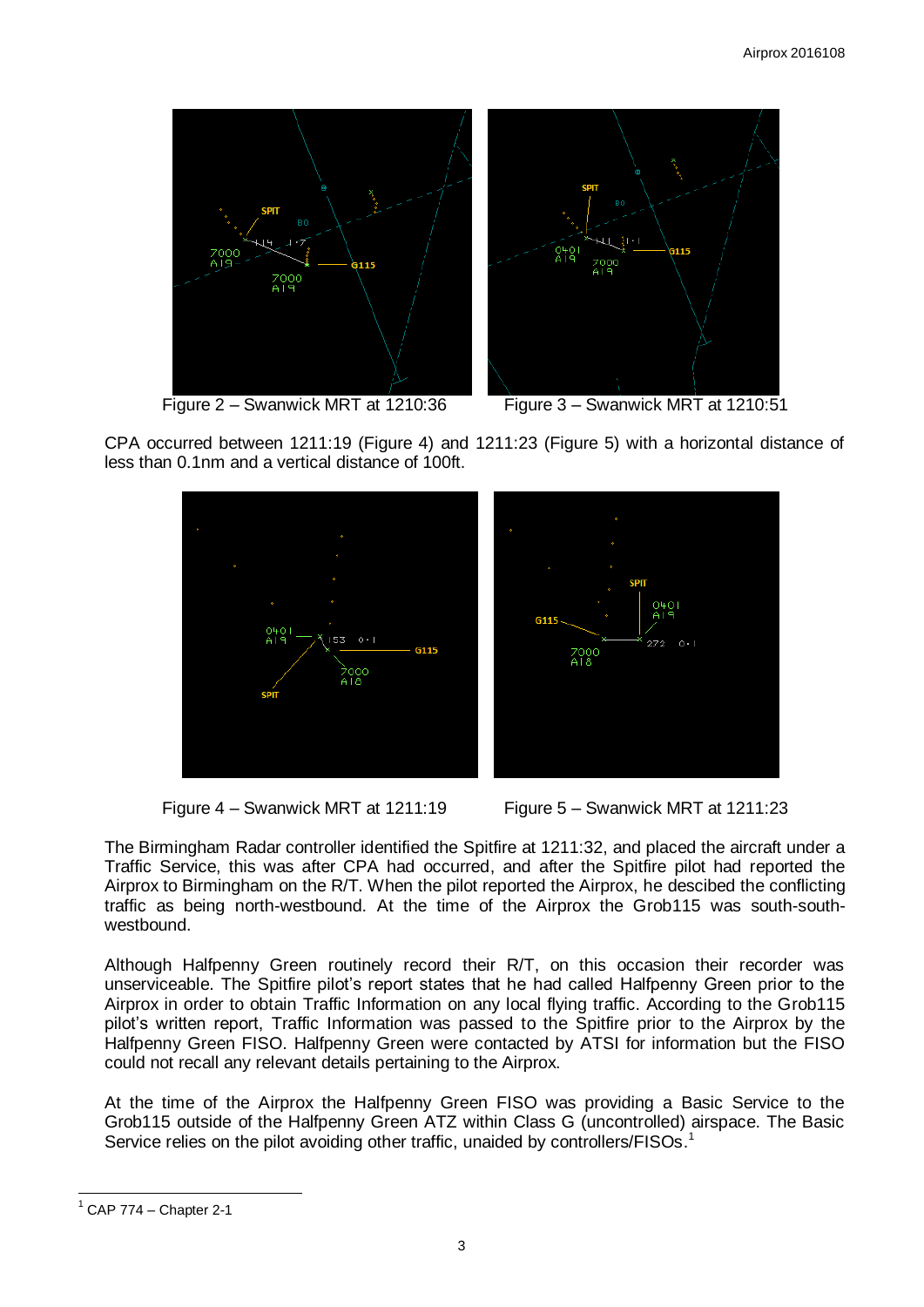# **UKAB Secretariat**

The Spitfire and Grob115 pilots shared an equal responsibility for collision avoidance and not to operate in such proximity to other aircraft as to create a collision hazard. If the incident geometry is considered as converging then the Grob115 pilot was required to give way to the Spitfire $^2$ .

### **Comments**

# **HQ Air Command**

This incident took place following a planned display at Cosford. The Spitfire pilot – and formation leader – has significant experience operating in an environment where GA activity can be expected to be high, and consequently had planned to contact Halfpenny Green on completion of the display, as well as seeking a Traffic Service from a nearby radar unit. It is unfortunate that the Airprox occurred during the process of agreeing a Service with Birmingham – both aircraft were squawking but the formation had not yet been identified so accurate Traffic Information could not realistically have been issued. The information received from the FISO at Halfpenny Green was not of sufficient granularity to aid the Spitfire pilot's visual acquisition of the Grob. The Spitfire is fitted with P-FLARM and it would normally be expected that the Grob (which was squawking) would have been visible on that equipment – it is unclear as to why the Grob did not appear on the Spitfire's P-FLARM display.

The weather conditions were favourable for visual acquisition of other air systems – no sun/glare due to overcast conditions and good visibility below could. However, the small size and colour of the Grob means that it would be difficult to see even in the most favourable of conditions. Ultimately, the Grob was seen by the pilot of the subordinate element in the formation and announced to the leader at the same time as the Spitfire pilot visually acquired the Grob, once again showing the importance of maintaining a disciplined lookout scan.

#### **Summary**

An Airprox was reported when a Spitfire and a Grob115 flew into proximity at 1211 on Sunday 19<sup>th</sup> June 2016. Both pilots were operating under VFR in VMC, the Spitfire pilot in receipt of a Traffic Service from Birmingham and the Grob115 pilot in receipt of a Basic Service from Halfpenny Green.

# **PART B: SUMMARY OF THE BOARD'S DISCUSSIONS**

Information available consisted of reports from the pilots of both aircraft, transcripts of the relevant RT frequencies, radar photographs/video recordings and reports from the appropriate ATC and operating authorities.

The Board first looked at the actions of the Spitfire pilot. He had called Halfpenny Green to inform them that he was flying close by and ask for Traffic Information; unfortunately, although they had given him generic information on aircraft departing, it appeared that they had been unable to give sufficiently precise positioning information to enable the Spitfire pilot to see the Grob. Members noted that he had also requested a Traffic Service from Birmingham, and that it was again simply unfortunate that the Airprox had occurred as the controller was in the process of identifying him. The Board noted that his aircraft was fitted with P-FLARM (transponder compatible), and they wondered why it hadn't given indications on the Grob, who was squawking. The Board were informed that P-FLARM works by picking up the signal that a transponder gives out when it has been interrogated by a third-party radar, not by interrogating the transponder itself. Nevertheless, in that area of the country there are plenty of radars within range, and indeed the NATS radars showed the Grob's squawk on the radar replay used for the investigation. RAF members reported that the P-FLARM had been tested after landing and was confirmed to be working correctly. The Board could therefore not come to any opinion as to why the Spitfire's P-FLARM did not give the pilot any indication of the

 2 SERA.3210 Right-of-way (c)(2) Converging.